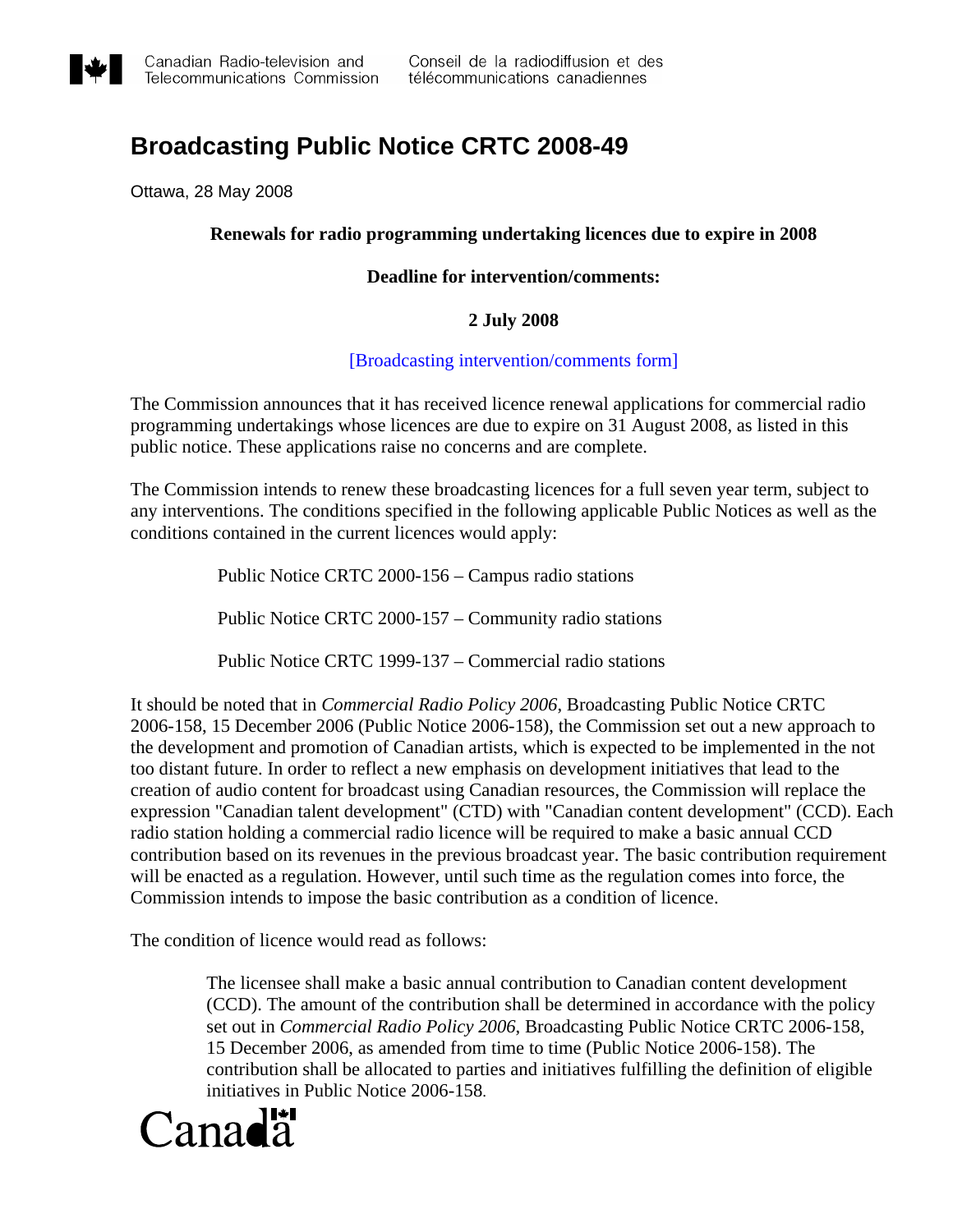The licensee shall allocate 60% of this basic annual CCD contribution to FACTOR or MUSICACTION.

This condition of licence shall expire upon the coming into force of the amendments to the *Radio Regulations, 1986* relating to CCD.

\* Stations identified with an asterisk have been monitored by Commission staff. The monitoring report has been placed on each licensee's public examination file. A copy can be obtained by contacting one of the CRTC documentation centres.

It is noted that other such licences expiring in 2008 will be dealt with at a later date.

| <b>Type of Station</b> | <b>Province</b>                                             | <b>Examination</b>            |
|------------------------|-------------------------------------------------------------|-------------------------------|
| Licensee, Address      | Call Sign, Location,<br>Transmitters.<br>Application number | Examination of<br>application |
|                        |                                                             |                               |

# **Commercial radio:**

### **Alberta (AB)**

1. Golden West Broadcasting Ltd. Box 950 201-125 Centre Avenue Altona, MB R0G 0B0 FAX: 204-324-8918 E-Mail: [ehildebrand@goldenwestradio.com](mailto:ehildebrand@goldenwestradio.com) CFXI-FM High River 2008-0129-2

 $11-5$ <sup>th</sup> Avenue SE High River, Alberta

#### **British Columbia (BC)**

\*2. Jim Pattison Broadcast Group Ltd. (the general partner) and Jim Pattison Industries Ltd. (the limited partner), carrying on business as Jim Pattison Broadcast Group Limited Partnership 460 Pemberton Terrace Kamloops, BC V2C 1T5 Fax: 250-374-0445 E-Mail: [rarnish@cfjctv.com](mailto:rarnish@cfjctv.com)

CHDR-FM Cranbrook 2008-0021-0

Transmitter : CFIW Canal Flats

 $19 - 9$ <sup>th</sup> Avenue South Cranbrook, BC

and

Tembec Inc. 9006 Grainger Road Canal Flats, BC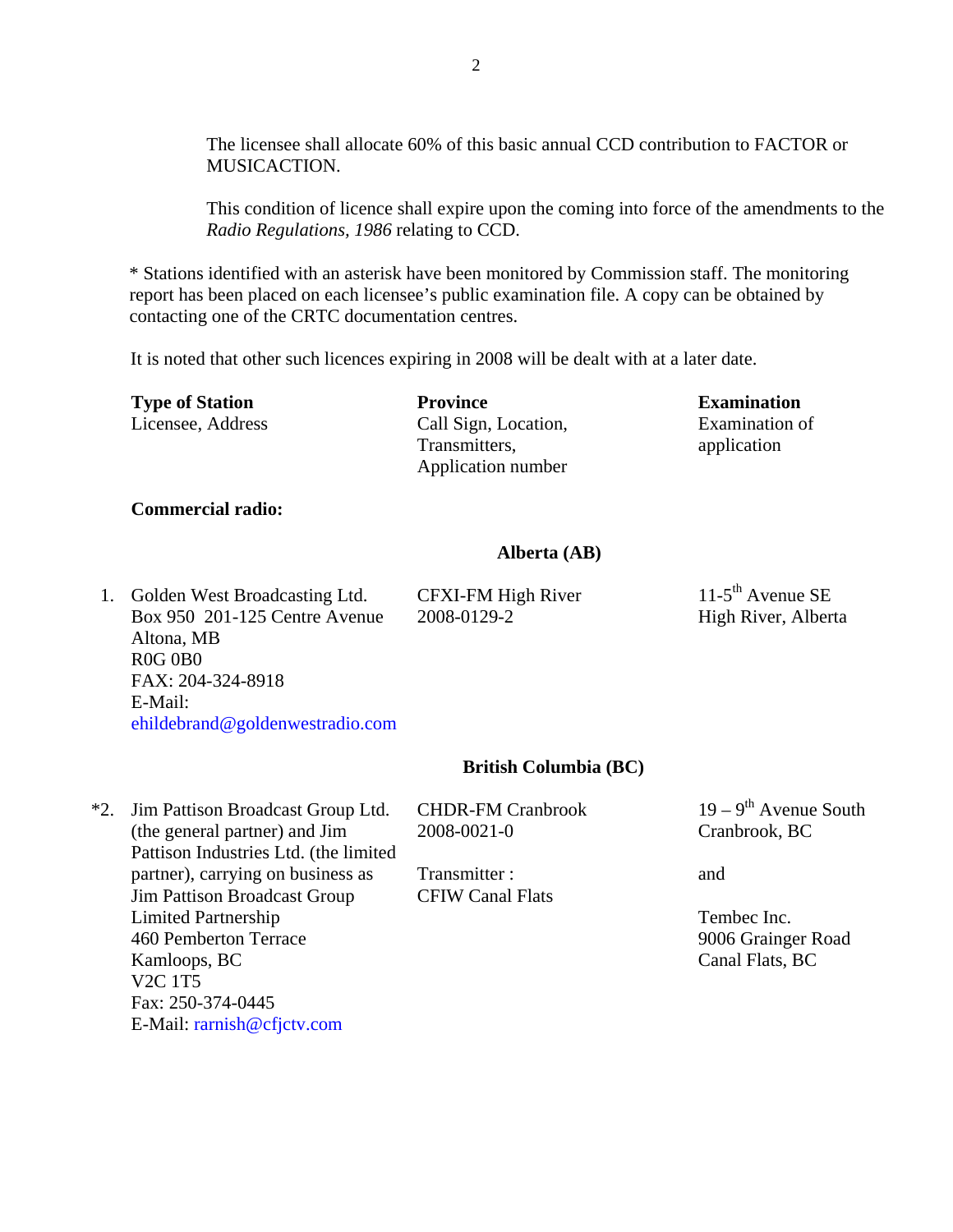| *3.   | Jim Pattison Broadcast Group Ltd.<br>(the general partner) and Jim<br>Pattison Industries Ltd. (the limited<br>partner), carrying on business as<br>Jim Pattison Broadcast Group<br><b>Limited Partnership</b><br>460 Pemberton Terrace<br>Kamloops, BC<br><b>V2C 1T5</b><br>Fax: 250-374-0445<br>E-Mail: rarnish@cfjctv.com | <b>CJDR-FM Fernie</b><br>2008-0020-3<br>Transmitter:<br>CJDR-FM-1 Sparwood | $512 - 2nd$ Avenue<br>Fernie, BC<br>and:<br>District of Sparwood<br>(Main office)<br>136 Spruce Avenue<br>Sparwood, BC |
|-------|------------------------------------------------------------------------------------------------------------------------------------------------------------------------------------------------------------------------------------------------------------------------------------------------------------------------------|----------------------------------------------------------------------------|------------------------------------------------------------------------------------------------------------------------|
| 4.    | Jim Pattison Broadcast Group Ltd.<br>(the general partner) and Jim<br>Pattison Industries Ltd. (the limited<br>partner), carrying on business as<br>Jim Pattison Broadcast Group<br><b>Limited Partnership</b><br>460 Pemberton Terrace<br>Kamloops, BC<br><b>V2C 1T5</b><br>Fax: 250-374-0445<br>E-Mail: rarnish@cfjctv.com | <b>CIBH-FM Parksville (Pemberton)</b><br>2008-0018-7                       | 166 East Island Highway<br>Parksville, BC                                                                              |
|       |                                                                                                                                                                                                                                                                                                                              | Manitoba (MB)                                                              |                                                                                                                        |
| $*5.$ | Riding Mountain Broadcasting Ltd.<br>$624 - 14$ <sup>th</sup> Street East<br>Brandon, MB<br>Fax: 204-726-1270<br>E-Mail: clarkc@westmancom.com                                                                                                                                                                               | <b>CKLQ</b> Brandon<br>2008-0141-6                                         | At the licensee's address                                                                                              |
| *6.   | Arctic Radio (1982) Ltd.<br>316 Green Street<br>Flin Flon, MB<br><b>R8A 0H2</b><br>Fax: 204-778-5252                                                                                                                                                                                                                         | <b>CHTM</b> Thompson<br>2008-0143-2                                        | CHTM, 103 Cree Road<br>Thompson, MB                                                                                    |

E-Mail: [chtm@arcticradio.ca](mailto:chtm@arcticradio.ca)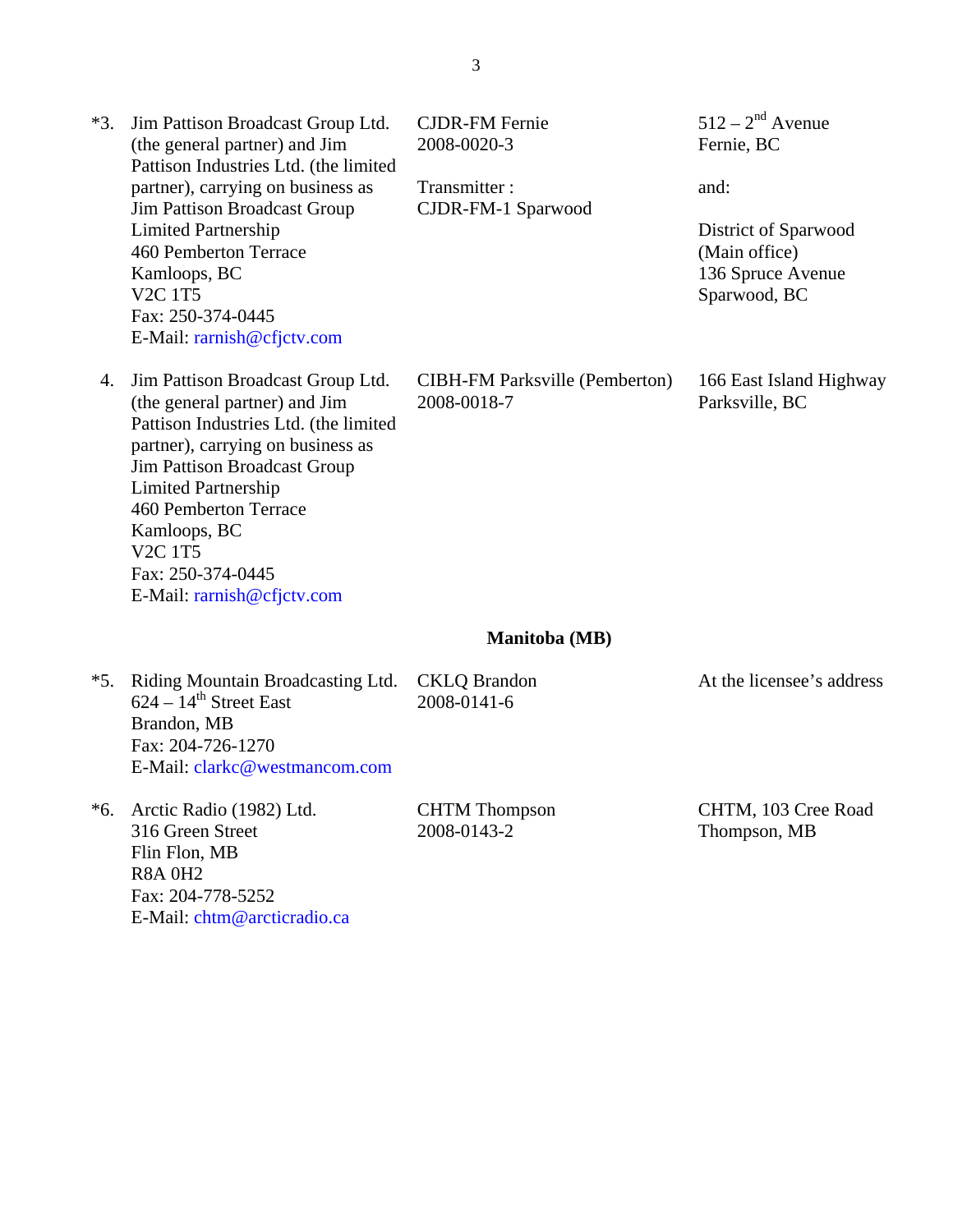### **Nova Scotia (NS)**

\*7. Acadia Broadcasting Limited 58 King Street P.O. Box 2000 Saint John, NB E2L 3T4 Fax: 506-632-3407 E-Mail: [macmullin.jim@radioabl.ca](mailto:macmullin.jim@radioabl.ca)

CKBW-FM Bridgewater 2008-0135-9

Transmitters: CKBW-FM-1 Liverpool CKBW-FM-2 Shelburne

CKWM-FM Kentville

2008-0252-1

Acadia Broadcasting Limited 215 Dominion Street Bridgewater, NS

McKay Memorial Library 254 Water Street Shelburne, NS

Thomas H. Raddall library 145 Old Bridge Street Liverpool, NS

29 Oakdene Avenue Kentville, NS

\*8. Maritime Broadcasting System Limited 5121 Sackville Street 7th Floor Halifax, NS B3J 1K1 Fax: 902-423-2093 E-Mail: [obarnhill@mbsradio.com](mailto:obarnhill@mbsradio.com)

### **Ontario (ON)**

\*9. Fawcett Broadcasting Limited 58 King Street P.O. Box 2000 Saint John, NB E2L 3T4 Fax: 506-632-3407 E-Mail: [macmullin.jim@radioabl.ca](mailto:macmullin.jim@radioabl.ca)

\*10. Rogers Broadcasting Limited 333 Bloor Street East, 6th Floor Toronto, ON M4W 1G9 Fax: 416-935-8203 E-Mail: [susan.wheeler@rci.rogers.com](mailto:susan.wheeler@rci.rogers.com)

CFOB-FM Fort Frances 2008-0137-5

Northwoods Broadcasting Ltd. 242 Scott Street Fort Frances, ON

CJQQ-FM Timmins 2008-0145-8

#1-260 Second Avenue Timmins, ON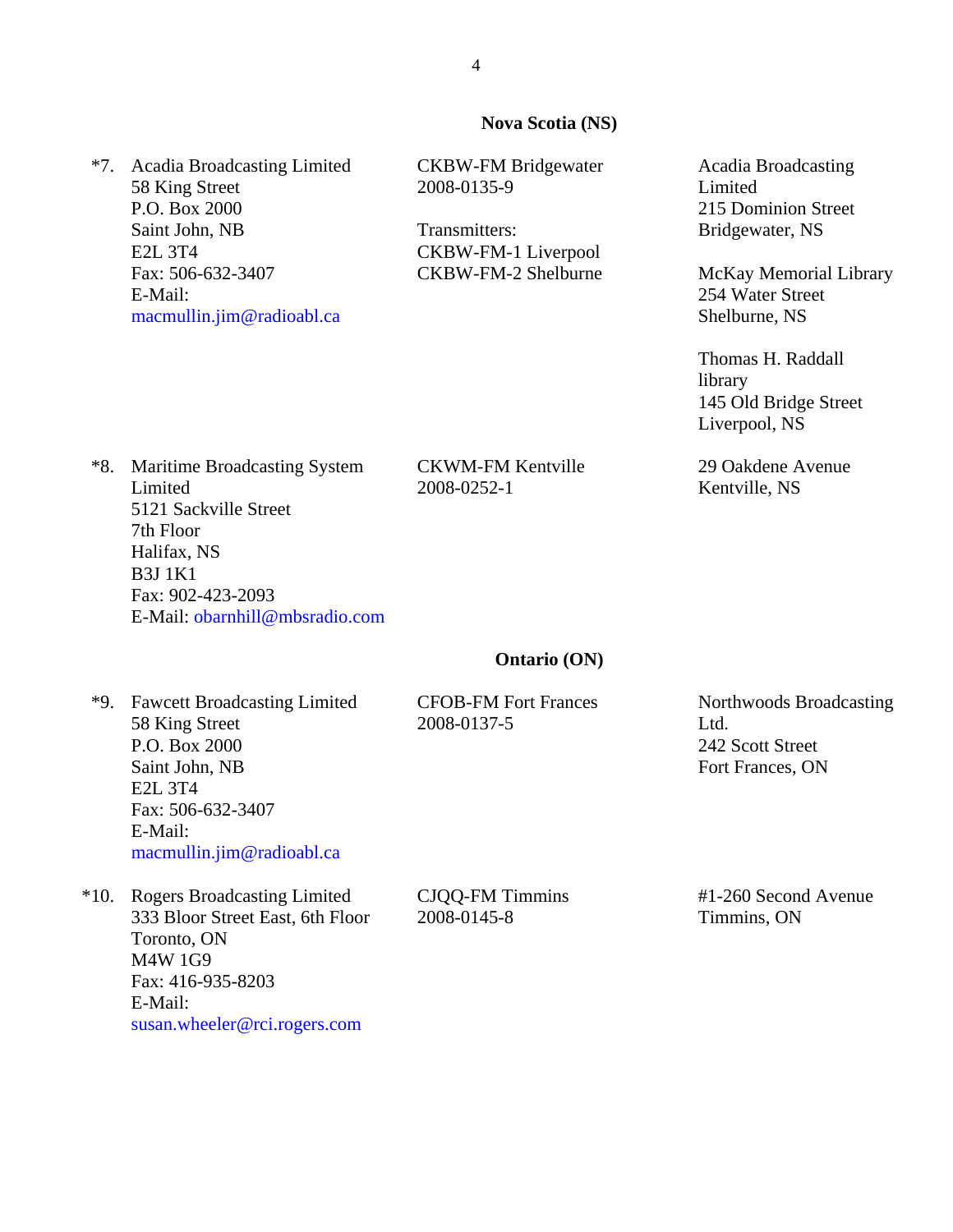# **Québec (QC)**

11. Radio CHNC ltée 153, Gérard D. Levesque Blvd. New Carlisle, QC G0C 1Z0 Fax : 450-963-7229

\*12. Radio Beauce inc. 64 Hôtel-de-Ville Street Rivière-du-Loup, QC G5R 1L4 Fax: 418-862-7704 E-Mail: [ventes@ciel103.com](mailto:ventes@ciel103.com)

13. CIBM-FM Mont-Bleu Ltée 64 Hôtel-de-Ville Street Rivière-du-Loup, QC G5R 1L4 Fax: 418-862-7704 E-Mail: [ventes@cibm107.com](mailto:ventes@cibm107.com)  CHNC New Carlisle 2008-0403-0

Transmitter : CHGM Gaspé

CHJM-FM Saint-Georges 2008-0067-4

CHOX-FM La Pocatière 2008-0068-2

Transmitters : CHOX-FM-1 Baie Saint-Paul CHOX-FM-2 Sainte-Perpétue CHOX-FM-3 Saint-Aubert

At the licensee's address

CHGM Gaspé 98, de la Reine Street Gaspé, QC

11760,  $3<sup>rd</sup>$  Avenue Saint-Georges-de-Beauce, QC

At the licensee's address

or

 $601$  1<sup>st</sup> Street Suite 50 La Pocatière, QC

Town Hall 15 Forget Street Baie Saint-Paul, QC

Town Hall 366 Principale Street South Sainte-Perpétue, QC

Town Hall 14 des Loisirs Street Saint-Aubert, QC

At the licensee's address

\*14. Radio CJFP (1986) ltée 64 Hôtel-de-Ville Street Rivière-du-Loup, QC G5R 1L4 Fax: 418-862-7704 E-Mail: [ventes@ciel103.com](mailto:ventes@ciel103.com)

CIEL-FM Rivière-du-Loup 2008-0069-0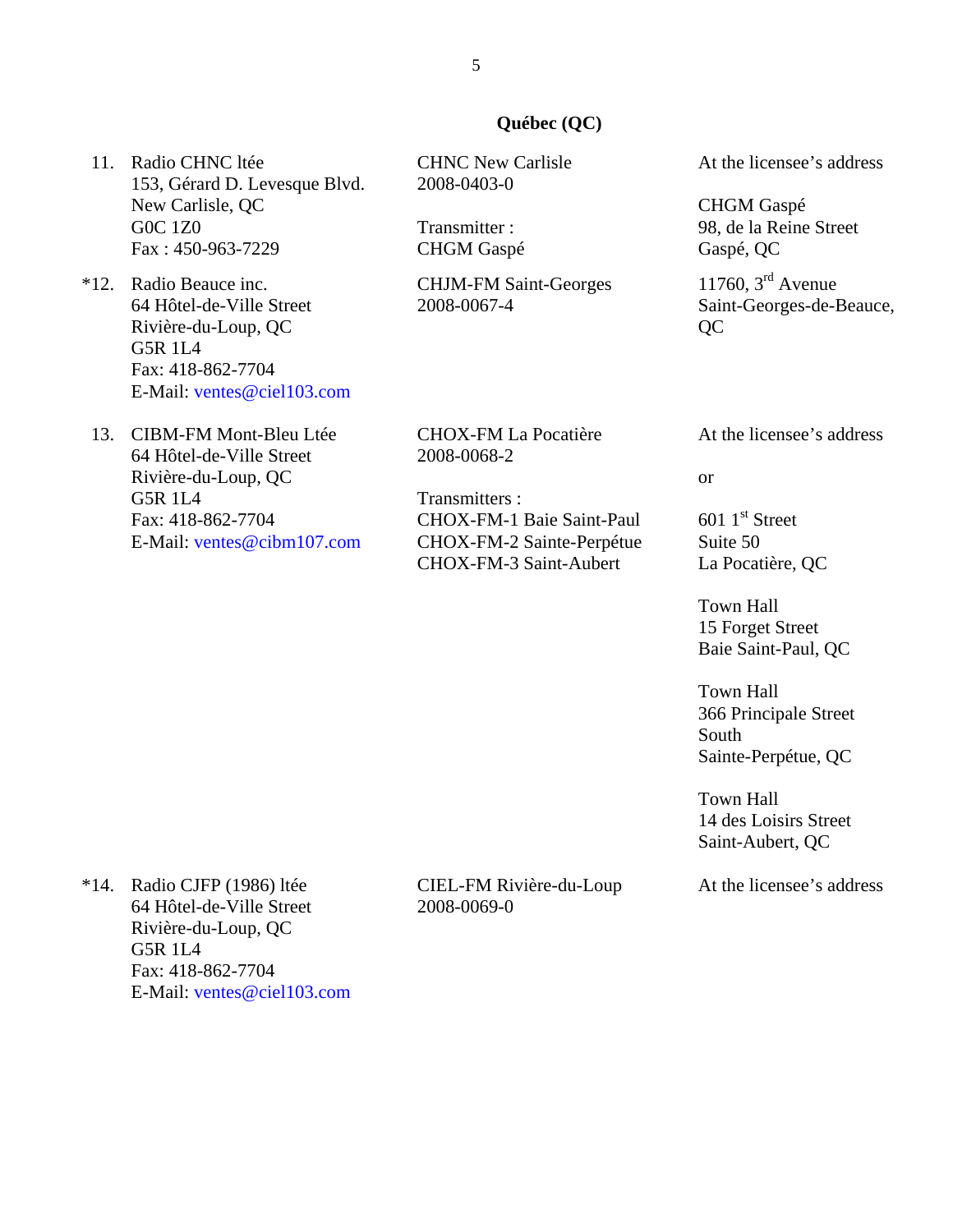| $*15.$ | Groupe Radio Antenne 6 inc.<br>568 St-Joseph Boulevard<br>Roberval, QC<br><b>G8H 2K6</b><br>Fax: 418-275-2475<br>E-Mail:<br>malevesque@antenne6.com           | <b>CHRL-FM Roberval</b><br>2008-0077-3     | At the licensee's address                                                                                                                                                   |
|--------|---------------------------------------------------------------------------------------------------------------------------------------------------------------|--------------------------------------------|-----------------------------------------------------------------------------------------------------------------------------------------------------------------------------|
| $*16.$ | Groupe Radio Antenne 6 inc.<br>1975 Wallberg Boulevard<br>Dolbeau-Mistassini, QC<br><b>G8L 1J5</b><br>Fax: 418-276-6755<br>E-Mail:<br>malevesque@antenne6.com | <b>CHVD-FM Dolbeau</b><br>2008-0078-1      | At the licensee's address                                                                                                                                                   |
| $*17.$ | Coopérative de Travail de la Radio<br>de Granby<br>135 Principale Street<br>Suite 35<br>Granby, QC<br>J2G 2V1<br>Fax: 450-372-3105<br>E-Mail: admin@m105.ca   | <b>CFXM-FM Granby</b><br>2008-0097-1       | At the licensee's address                                                                                                                                                   |
| $*18.$ | Sonème (2007) inc.<br>332 de la Madone Street<br>Mont-Laurier, QC<br><b>J9L 1R9</b><br>Fax: 819-623-7406<br>E-Mail: cflofm@cflo.ca                            | <b>CFLO-FM Mont-Laurier</b><br>2008-0100-5 | CLD d'Antoine Labelle<br>425 du Pont Street<br>Mont-Laurier, QC<br><b>J9L 2R6</b><br><b>or</b><br>CLD d'Antoine Labelle<br>259 Principale Street<br>South Rivière Rouge, QC |
| 19.    | Les Communications Matane inc.<br>800 du Phare Ouest<br>Matane, QC<br><b>G4W 1V7</b><br>Fax: 418-562-7172<br>E-Mail: radiokg@globetrotter.net                 | <b>CHOE-FM Matane</b><br>2008-0059-1       | At the licensee's address                                                                                                                                                   |

6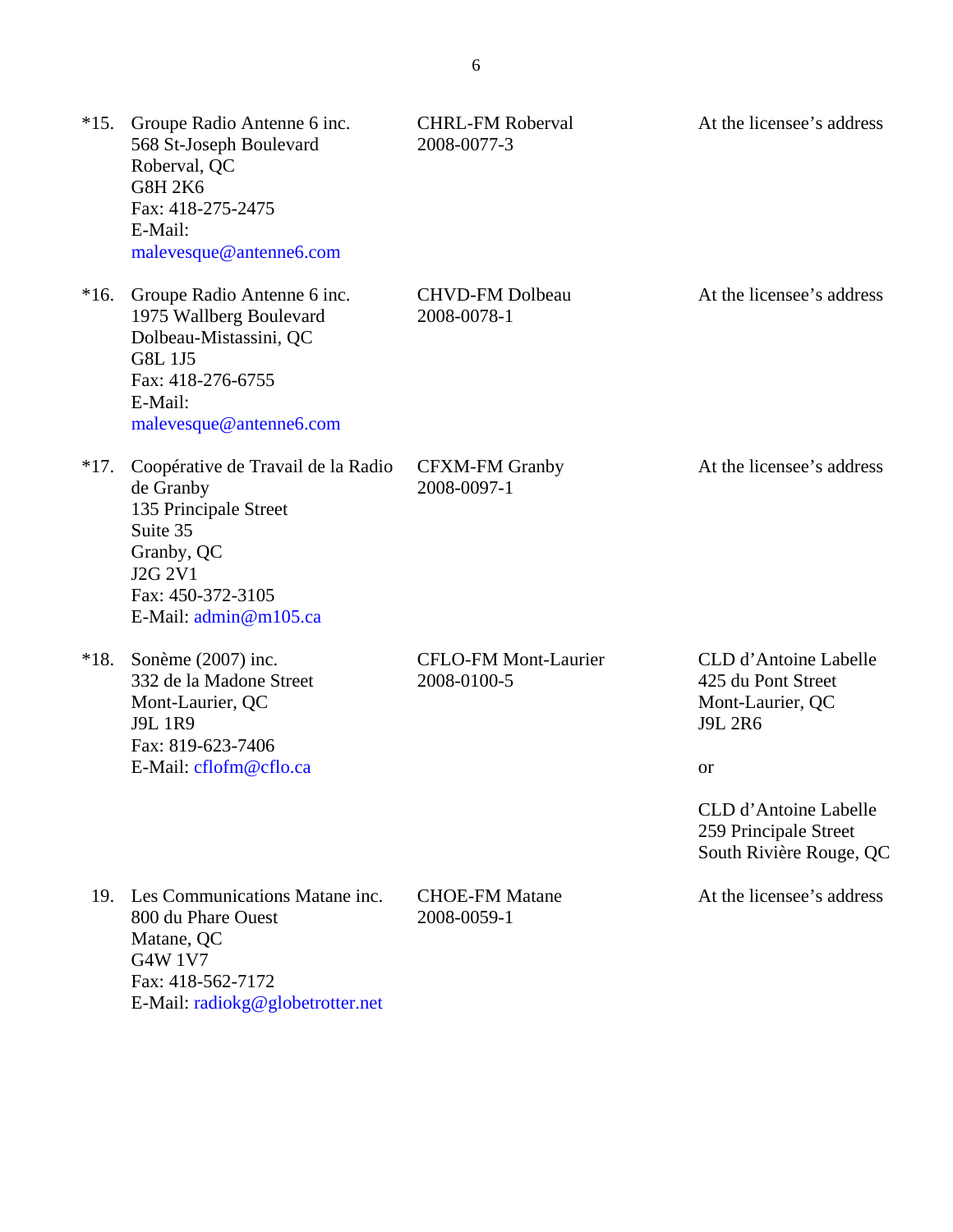### **Saskatchewan (SK)**

\*20. CJNE FM Radio Inc. 1010 8th Street West Nipawin, SK S0E 1E0 Fax: 306-862-2334 E-Mail: [pro.cjne@sasktel.net](mailto:pro.cjne@sasktel.net)

\*21. Radio CJVR Ltd. P.O. Box 750 Melfort, SK S0E 1A0 Fax: 306-752-5932 E-Mail: [k.singer@cjvr.com](mailto:k.singer@cjvr.com) CJNE-FM Nipawin 2007-1807-5

Transmitter: VF2212 Carrot River

CJVR-FM Melfort 2008-0102-8

Transmitters: CJVR-FM-1 Dafoe CJVR-FM-2 Waskesiu Lake CJVR-FM-3 Carrot River

At the licensee's address

611 Main Street Melfort, SK

Humboldt Chamber of **Commerce** Highway #5 East Humboldt, SK

Prince Albert Chamber of Commerce 1084 Central Avenue Prince Albert, SK

Town of Carrot River 5 Main Street Carrot River, SK

At the licensee's address

\*22. Harvard Broadcasting Inc. 1900 Rose Street Regina, SK S4P 0A9 Fax: 306-522-4571 E-Mail: [tsvedahl@harvard.ca](mailto:tsvedahl@harvard.ca)

\*23. Rawlco Radio Ltd. #210-2401 Saskatchewan Drive Regina, SK Fax: 403-291-0037 E-Mail: [regulatory@rawlco.com](mailto:regulatory@rawlco.com)

\*24. Rawlco Radio Ltd. #210-2401 Saskatchewan Drive Regina, SK Fax: 403-291-0037 E-Mail: [regulatory@rawlco.com](mailto:regulatory@rawlco.com) CFWF-FM Regina 2008-0132-5

CJME Regina 2008-0245-6

CKCK-FM Regina 2008-0246-4

At the licensee's address

At the licensee's address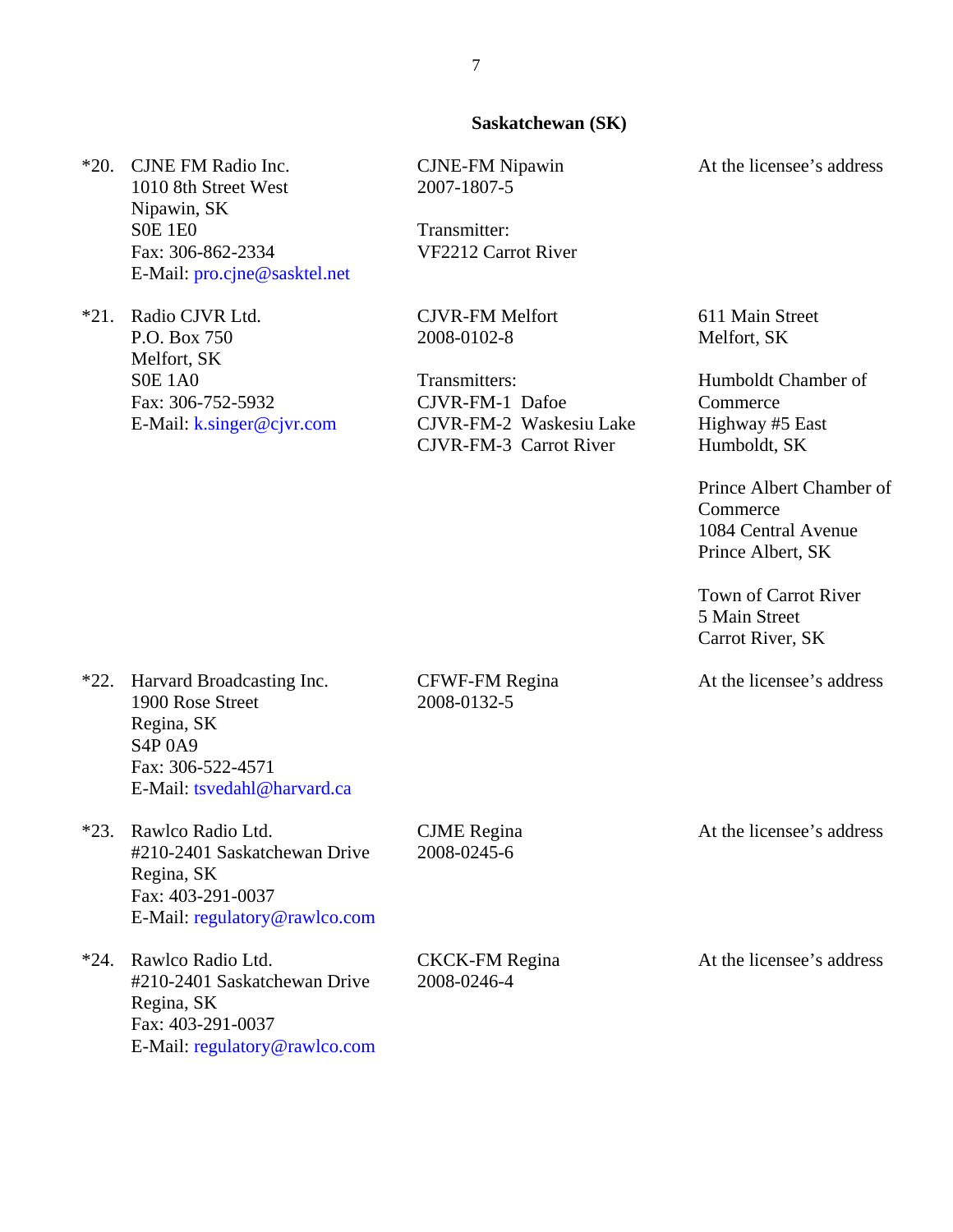| $*25.$ | <b>Maritime Broadcasting System</b><br>Limited<br>5121 Sackville Street<br>7th Floor<br>Halifax, NS<br><b>B3J1K1</b><br>Fax: 902-423-2093<br>E-Mail: obarnhill@mbsradio.com                    | CFAN-FM Miramichi City<br>2008-0250-6 | 396 Pleasant Street,<br>Miramichi, NB |
|--------|------------------------------------------------------------------------------------------------------------------------------------------------------------------------------------------------|---------------------------------------|---------------------------------------|
| 26.    | <b>Maritime Broadcasting System</b><br>Limited<br>5121 Sackville Street<br>7th Floor<br>Halifax, NS<br><b>B3J1K1</b><br>Fax: 902-423-2093<br>E-Mail: obarnhill@mbsradio.com                    | <b>CJCW Sussex</b><br>2008-0251-3     | 6 Marble Street,<br>Sussex, NB        |
|        |                                                                                                                                                                                                | <b>Ontario (ON)</b>                   |                                       |
| 27.    | Christian Youth Centre (Kingston),<br>doing business under the name and<br>style of Camp Iawah<br>304 Iawah Road, RR #2<br>Godfrey, ON<br>K0H 1T0<br>Fax: 613-273-3487<br>E-Mail: it@iawah.com | CJCE-FM Godfrey<br>2008-0258-9        | At the licensee's address             |
|        | <b>Religious (Church):</b>                                                                                                                                                                     |                                       |                                       |
|        |                                                                                                                                                                                                | Alberta (AB)                          |                                       |
| 28.    | The Church of Nazarene of Rimbey<br><b>Box 889</b><br>$5214.51$ <sup>st</sup> Street<br>Rimbey, AB<br><b>TOC 2J0</b><br>Fax: 403-843-2029<br>E-Mail: rim_naz@telus.net                         | VF8020 Rimbey<br>2008-0081-4          | At the licensee's address             |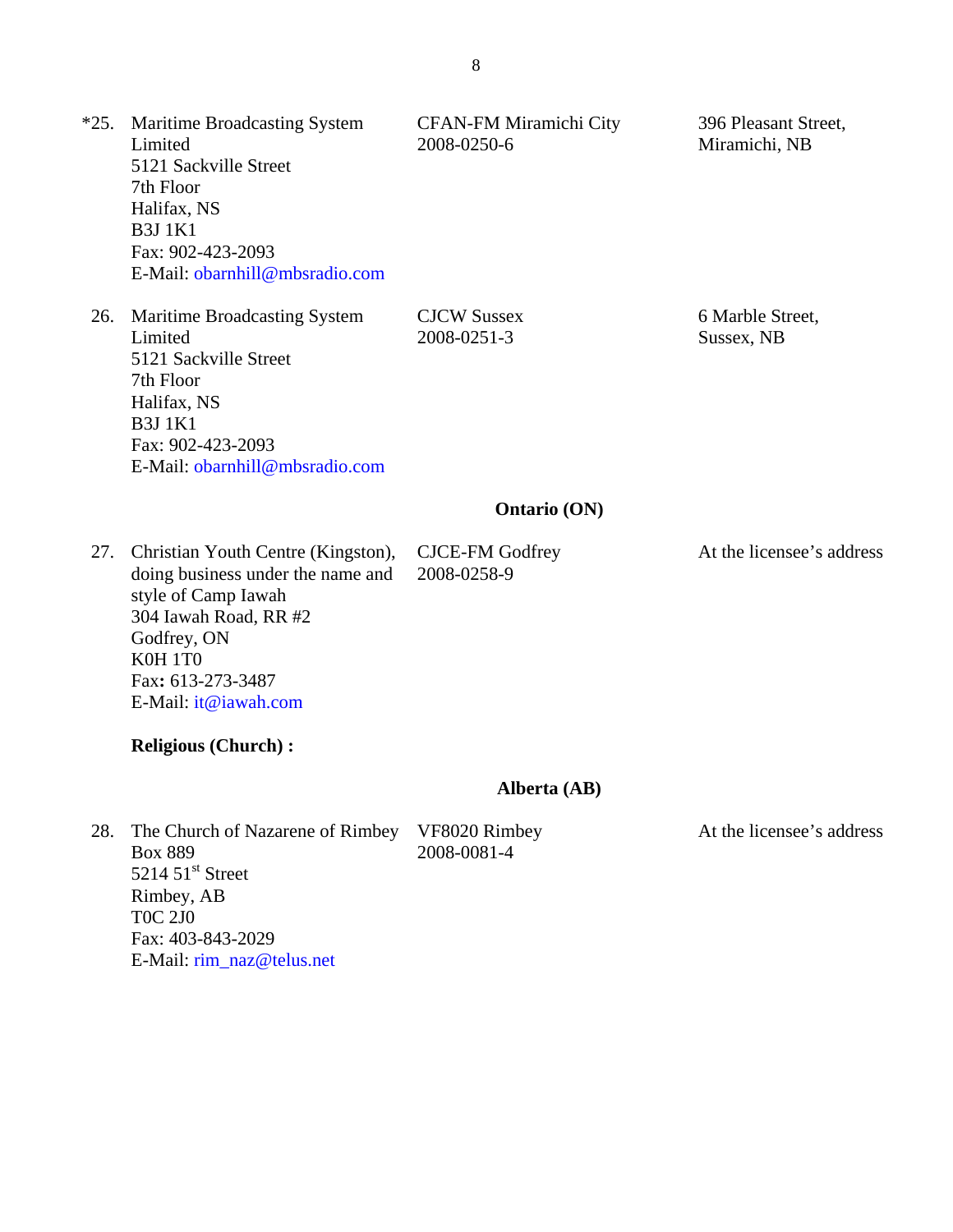# **Community Type A :**

# **Quebec**

| $*29.$ | Radio communautaire de<br>Harrington Harbour<br>P.O. Box 88<br>Harrington Harbour, QC<br><b>G0G 1N0</b><br>Fax: 418-795-3200<br>E-Mail: cfthh1@globetrotter.net<br><b>Community Type B:</b> | CFTH-FM-1 Harrington Harbour<br>2008-0263-8<br>CFTH-FM-2 Mutton Bay<br>CFTH-FM-3 Kegaska | At the licensee's address<br><b>DNM</b> Variety<br>Mutton Bay, QC<br>Roger's Retail Store<br>Kegaska, QC |
|--------|---------------------------------------------------------------------------------------------------------------------------------------------------------------------------------------------|------------------------------------------------------------------------------------------|----------------------------------------------------------------------------------------------------------|
|        |                                                                                                                                                                                             | <b>Nova Scotia (NS)</b>                                                                  |                                                                                                          |
| 30.    | <b>Seaside Broadcasting Organization</b><br>P.O. Box 196<br>1540 Shore Road<br>Eastern Passage, NS<br><b>B3G 1M4</b><br>FAX: 902-463-1935<br>E-Mail: wharrett@seasidefm.com                 | <b>CFEP-FM Eastern Passage</b><br>2008-0228-2                                            | At the licensee's address                                                                                |
|        |                                                                                                                                                                                             | Québec (QC)                                                                              |                                                                                                          |
| $*31.$ | Radio Communautaire FM de la<br>Haute-Gatineau inc.<br>163 Laurier Street<br>Maniwaki, QC<br><b>J9E 2K6</b><br>Fax: 819-449-7331<br>E-Mail:<br>lmorissette.chga@bellnet.ca                  | <b>CHGA-FM Maniwaki</b><br>2008-0041-8                                                   | At the licensee's address                                                                                |
|        | Ethnic:                                                                                                                                                                                     |                                                                                          |                                                                                                          |
|        |                                                                                                                                                                                             | <b>Ontario (ON)</b>                                                                      |                                                                                                          |
| 32.    | Radio 1540 Limited<br>622 College Street<br>4th Floor<br>Toronto, ON<br><b>M6G 1B6</b><br>Fax: 416-531-5274<br>E-Mail: info@chinradio.com                                                   | CJLL-FM Ottawa/Gatineau<br>2008-0285-2                                                   | 30 Murray Street, #100<br>Ottawa, ON                                                                     |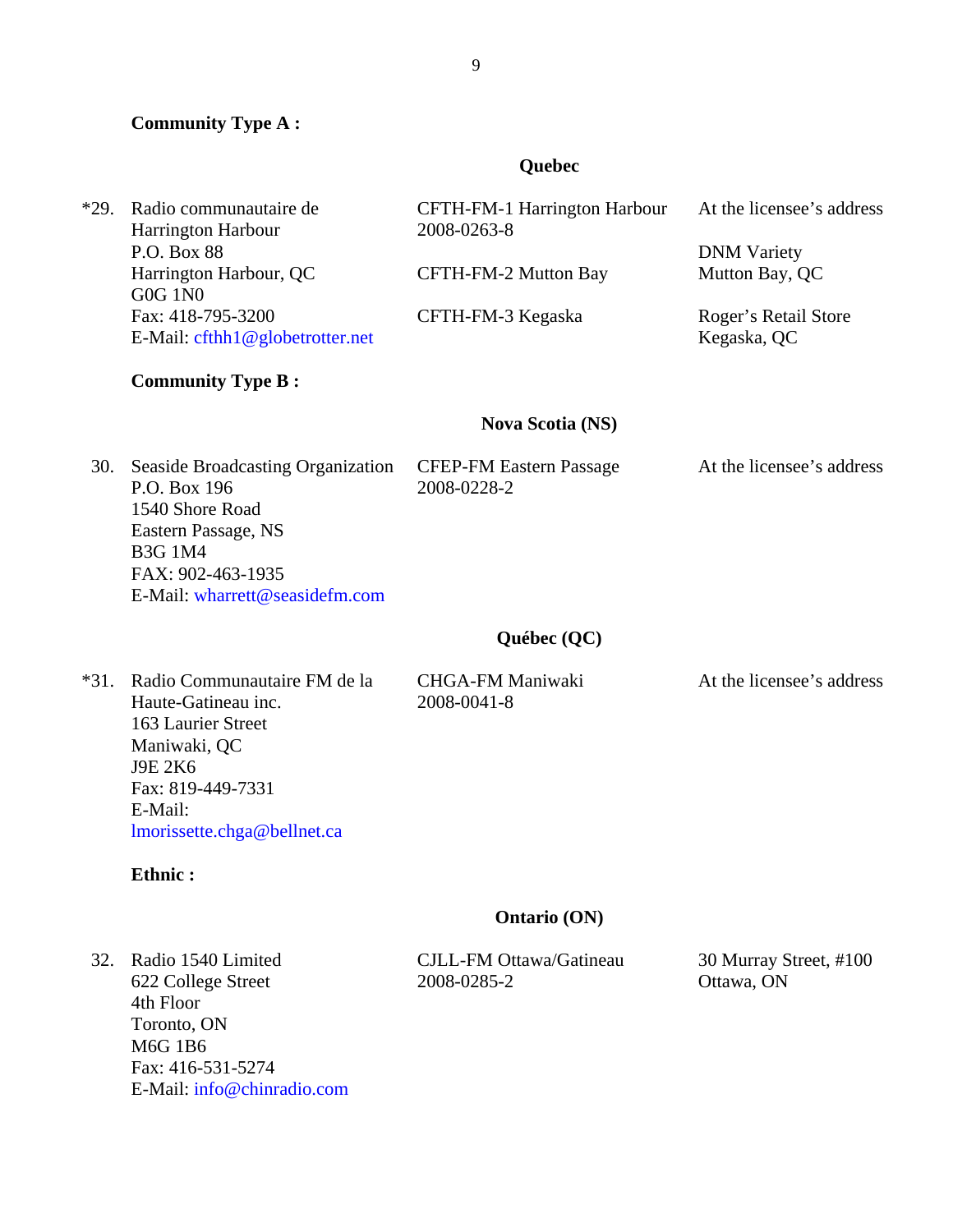# **Québec (QC)**

33. CPAM Radio Union.com inc. 3733 Jarry East  $2<sup>nd</sup>$  floor Montréal, QC H1Z 2G1 Fax: 514-287-3299 E-Mail: [jeanernest.pierre@cpam](mailto:jeanernest.pierre@cpam-radiounion.com)[radiounion.com](mailto:jeanernest.pierre@cpam-radiounion.com)

## **Campus (instructional):**

### **Ontario (ON)**

34. Conestoga College Communications Corporation c/o The Conestoga College Institute of Technology and Advanced Learning 299 Doon Valley Drive Kitchener, ON N2G 4M4 Fax: 519-748-5971 E-Mail: [mderro@conestogac.on.ca](mailto:mderro@conestogac.on.ca)

**Campus (Community-based):** 

CJIQ-FM Kitchener / Paris 2008-0127-6

Conestoga College Doon Campus Room 1C15 299 Doon Valley Drive Kitchener, ON

# **New Brunswick (NB)**

35. Les médias acadiens universitaires inc. Centre étudiant  $2<sup>nd</sup>$  Floor University of Moncton Antonine Maillet Street Moncton, NB E1A 3E9 Fax: 506-858-4524 E-Mail: [DGCKUM@UMONCTON.CA](mailto:DGCKUM@UMONCTON.CA)

CKUM-FM Moncton 2008-0212-5

At the licensee's address

At the licensee's address

CJWI-AM Montréal

2008-0337-1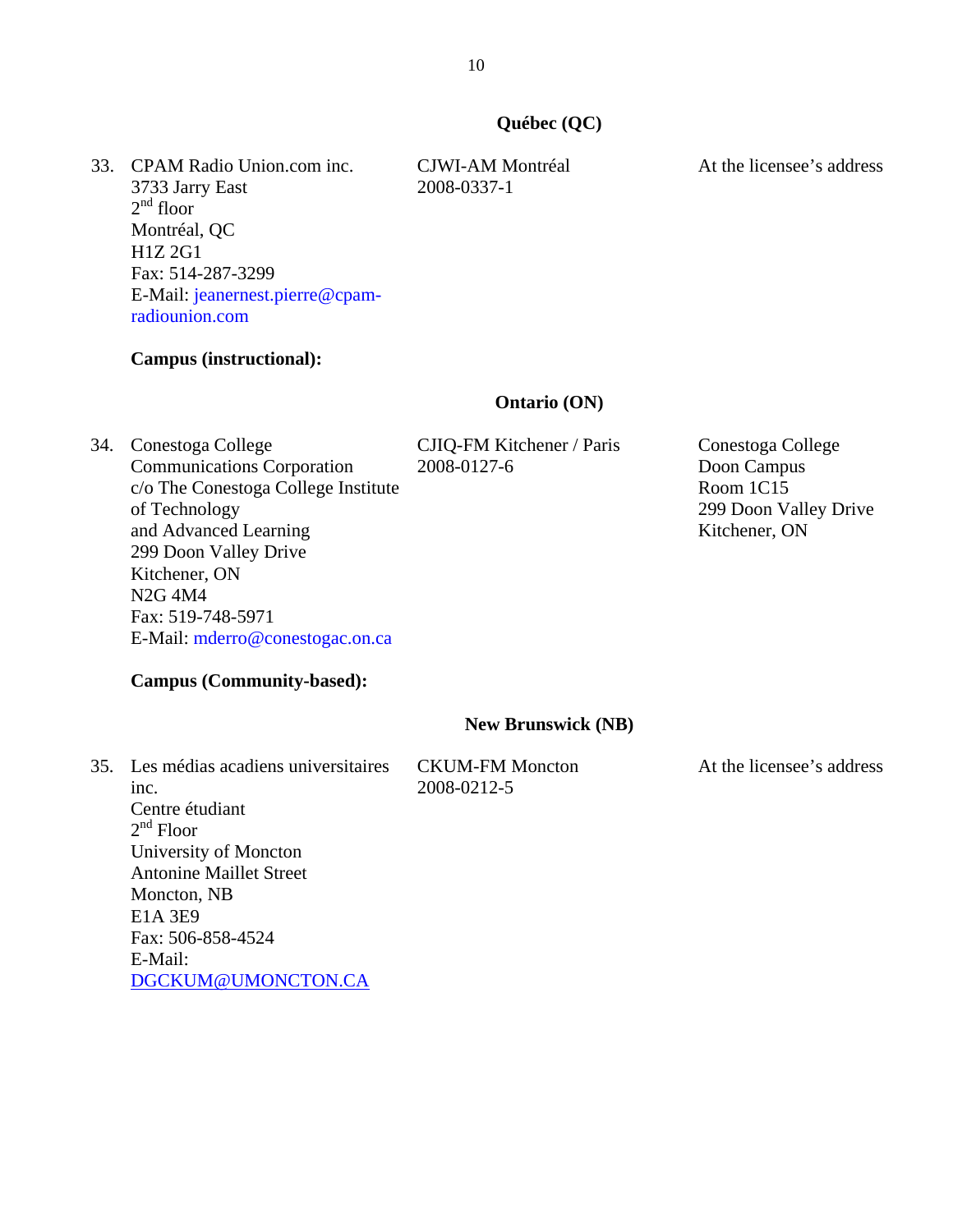# **Tourist/Weather/Traffic information/Seasonal events/ Environment Canada service:**

# **Alberta (AB)**

| 36.  | Athabasca Motor Hotel (1972)<br>Limited<br>P.O. Box 1420<br>510 Patricia Street<br>Jasper, AB<br>TOE 1EO<br>Fax: 780-852-4955<br>E-Mail:<br>darcy.carroll@athabascahotel.com | <b>CJAG-FM Jasper</b><br>2008-0080-7          | At the licensee's address     |
|------|------------------------------------------------------------------------------------------------------------------------------------------------------------------------------|-----------------------------------------------|-------------------------------|
| 37.  | Friends of Banff National Park<br>Fellowship<br>P.O. Box 1695<br>Banff, AB<br><b>TIL 1B6</b><br>Fax: 403-762-2933<br>E-Mail: radio@friendsofbanff.com                        | <b>CFPE-FM Banff</b><br>2008-0215-9           | 224 Banff Avenue<br>Banff, AB |
| 38.  | Friends of Banff National Park<br>Fellowship<br>P.O. Box 1695<br>Banff, AB<br><b>TIL 1B6</b><br>Fax: 403-762-2933<br>E-Mail: radio@friendsofbanff.com                        | <b>CFPF-FM Banff</b><br>2008-0313-1           | 224 Banff Avenue<br>Banff, AB |
| *39. | <b>Red Deer Visitor and Convention</b><br><b>Bureau</b><br>30 A Riverview Park<br>Red Deer, AB<br><b>T4N 1E3</b><br>Fax: 403-346-5081<br>E-Mail: darren@tourismreddeer.net   | <b>CKTC-FM</b><br>Red Deer, AB<br>2008-0266-2 | At the licensee's address     |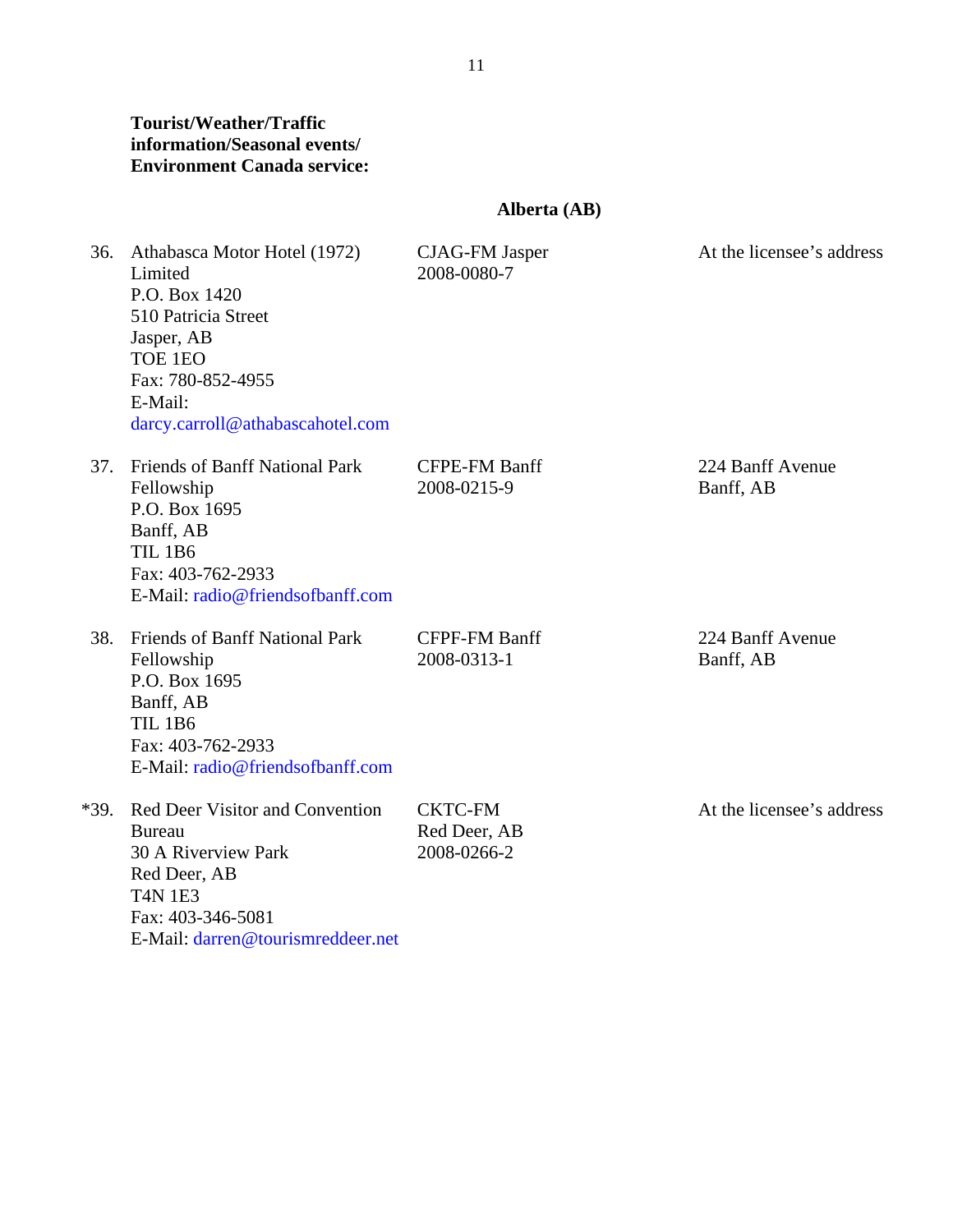### **British Columbia (BC)**

40. Cameron Bell Consultancy Ltd. VF2467 Squamish 2008-0201-8

District of Squamish 37955 Second Avenue Squamish, BC

### **Nova Scotia (NS)**

41. Jack McGaw Consulting Incorporated 170 Thompson Run Halifax, NS Fax: 902-832-5586 E-Mail: [jack@informationradio.ca](mailto:jack@informationradio.ca)

E-Mail: [cameronbell@telus.net](mailto:cameronbell@telus.net)

#100 – 2955 136<sup>th</sup> Street

Fax: 604-538-5858

Surrey, BC

CIRH-FM Halifax 2007-1146-7

At the licensee's address

### **Ontario (ON)**

42. 1333598 Ontario Limited 87 North Hill Street Thunder Bay, ON P7A 5V6 Fax: 807-344-1018 E-Mail: [dcaron@dougallmedia.com](mailto:dcaron@dougallmedia.com) CIPR-FM Pigeon River 2007-1718-4

At the licensee's address

#### **Prince Edward Island (PEI)**

43. Jack McGaw Consulting Incorporated 170 Thompson Run Halifax, NS Fax: 902-832-5586 E-Mail: [jack@informationradio.ca](mailto:jack@informationradio.ca) CIRB-FM Confederation Bridge 2007-1147-5

Strait Crossing Bridge Ltd. 104 Abegweit Boulevard Borden-Carleton, PEI

#### **Saskatchewan (SK)**

44. Shelley Thoen-Chaykoski c/o Town of Foam Lake Box 57 Foam Lake, SK S0A 1A0 Fax: 306-272-3738 E-Mail: [foamlakerec@sasktel.net](mailto:foamlakerec@sasktel.net) CFBA-FM Foam Lake 2008-0115-1

Foam Lake Town Office 402 Cameron Street Foam Lake, SK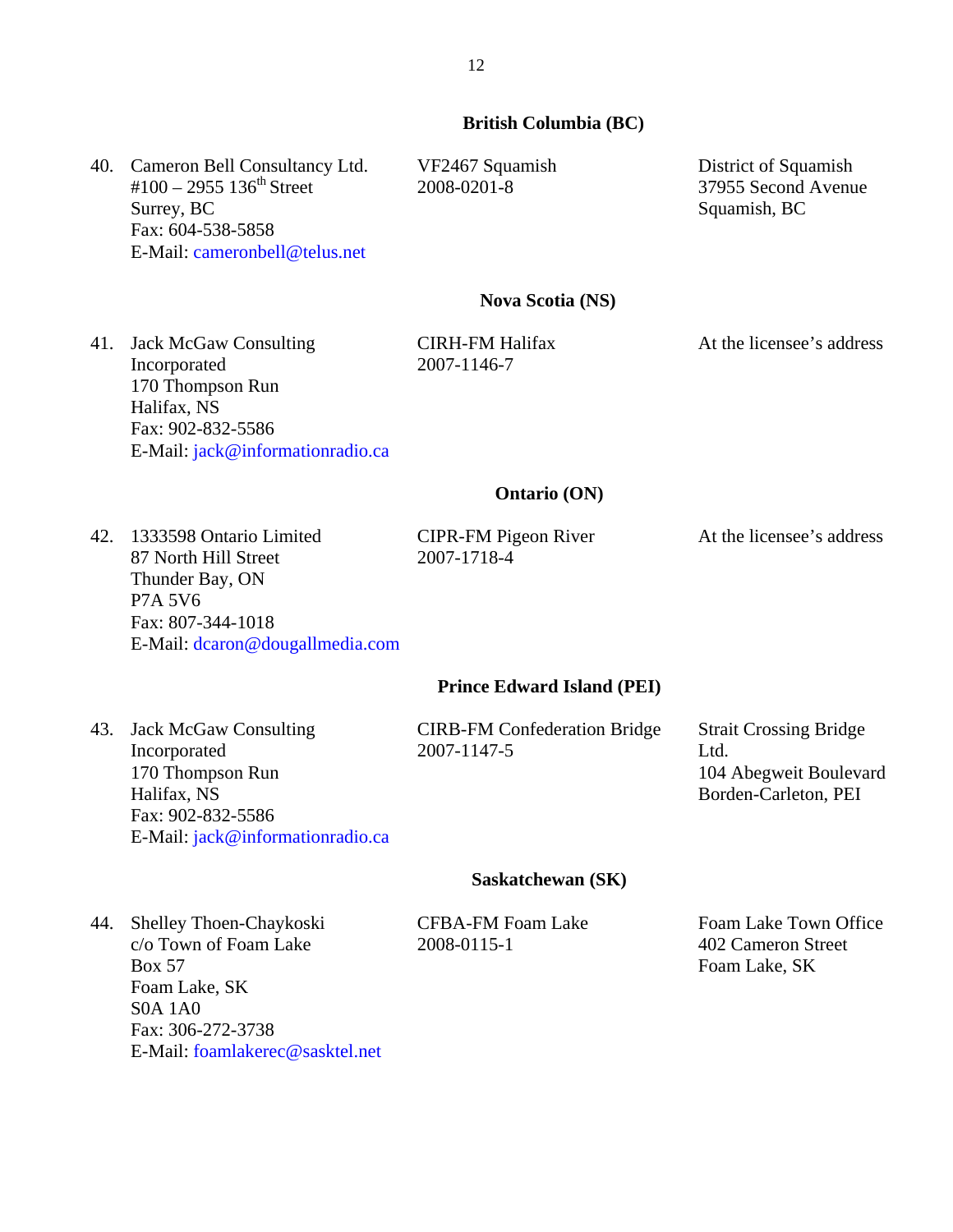# **Public Participation**

# **Deadline for Interventions/Comments**

# **2 July 2008**

The intervention must be received by the CRTC and by the applicant on or before the abovementioned date. The Commission cannot be held responsible for postal delays.

Your intervention will be considered by the Commission, and will form part of the public record of the proceeding without further notification to you, provided the procedure set out below has been followed. You will be contacted only if your submission raises procedural questions.

Submit your written intervention to the Secretary General of the Commission in **only one** of the following formats:

### **by using the**

[\[Broadcasting intervention/comments form\]](http://support.crtc.gc.ca/rapidscin/default.aspx?lang=en&applicant=)

or

**by mail to**  CRTC, Ottawa, Ontario K1A 0N2

Or

# **by fax at**  819-994-0218

A true copy must be sent to the applicant and proof that this has been done must accompany the intervention sent to the Commission.

The Commission advises those who file and serve by electronic mode to exercise caution when using E-Mail for service of documents or notification, as it may be difficult to establish that service has occurred.

Before initiating service through electronic mode, please ensure that you will be able to satisfy the Commission, upon request, that service of the notification was completed.

Where the intervention is filed by electronic means, the line \*\*\*End of document\*\*\* should be entered following the last paragraph of the document, as an indication that the document has not been damaged during electronic transmission.

Each paragraph of the document should be numbered.

Your intervention should clearly identify the application and indicate whether you support or oppose the application, or if you propose changes to it, include the facts and grounds for your proposal.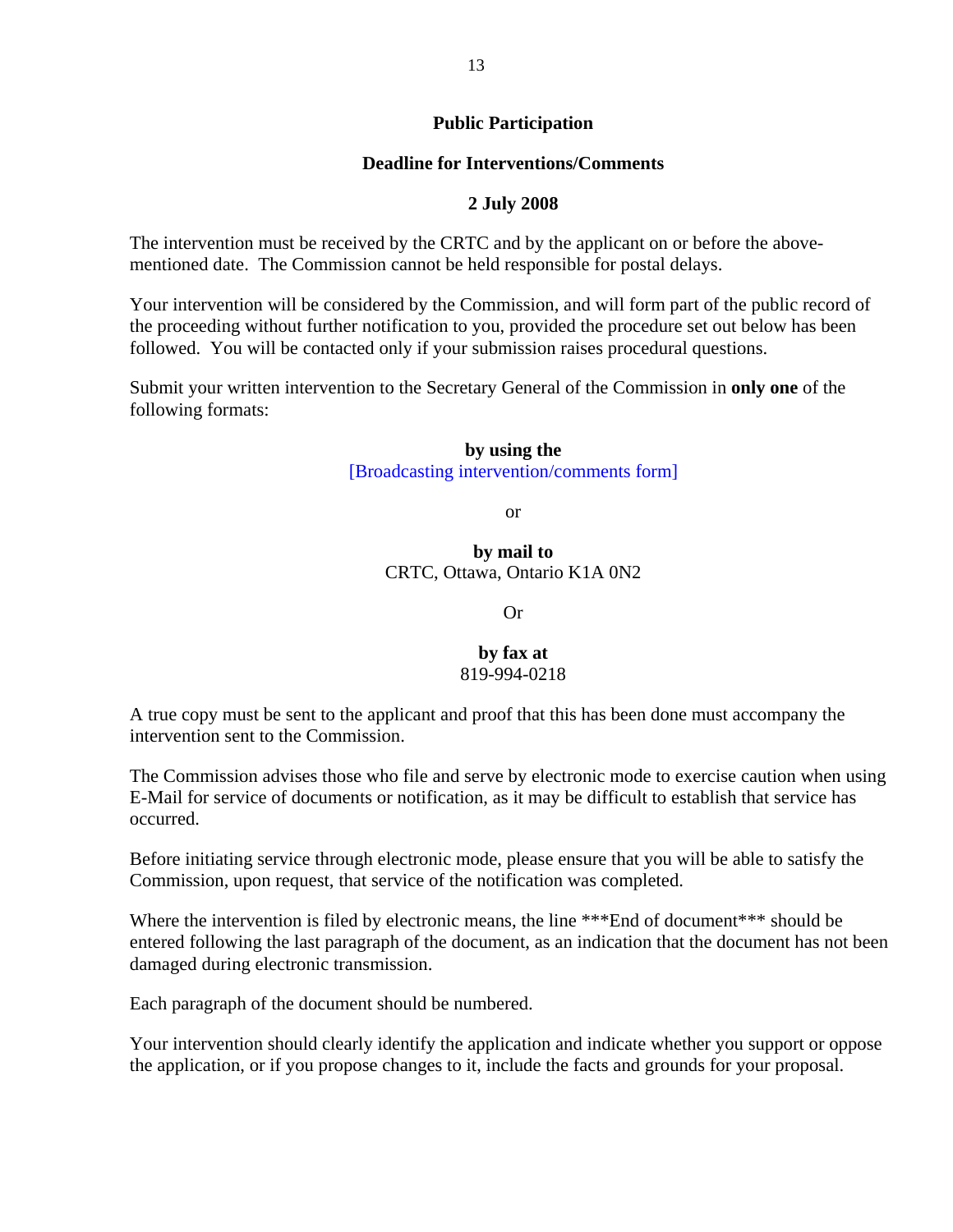### **Important notice**

Note that all information that you provide as part of this public process, except information granted confidentiality, whether sent by postal mail, facsimile, E-Mail or through the Commission's Web site at [www.crtc.gc.ca,](http://www.crtc.gc.ca/) becomes part of a publicly accessible file and will be posted on the Commission's Web site. This information includes your personal information, such as your full name, E-Mail address, postal/street address, telephone and facsimile number(s), and any other personal information you provide.

The personal information you provide will be used and may be disclosed for the purpose for which the information was obtained or compiled by the Commission, or for a use consistent with that purpose.

Documents received electronically or otherwise will be put on the Commission's Web site in their entirety exactly as you send them, including any personal information contained therein, in the official language and format in which they are received. Documents not received electronically will be available in PDF format.

Please note that the information you provide to the Commission as part of this public process is entered into an unsearchable database dedicated to this specific public process. This database is accessible only from the Webpage of this particular public process. As a result, a general search of our Website with the help of either our own search engine or a third-party search engine will not provide access to the information which was provided as part of this public process.

### **Examination of Documents**

An electronic version of applications is available from the Commission's Web site by selecting the application number within this notice.

A list of all interventions/comments will also be available on the Commission's Web site. An electronic version of all interventions/comments submitted will be accessible from this list. To access the list, select "Lists of interventions/comments" under "Public Proceedings" from the Commission's Web site.

Documents are also available during normal office hours at the local address provided in this notice and at the Commission offices and documentation centres directly involved with these applications or, upon request, within 2 working days, at any other CRTC offices and documentation centres.

Central Building Les Terrasses de la Chaudière 1 Promenade du Portage, Room 206 Gatineau, Quebec K1A 0N2 Tel: 819-997-2429 Toll free Telephone: 1-877-249-2782 Toll-free TDD: 1-877-909-2782 Fax: 819-994-0218